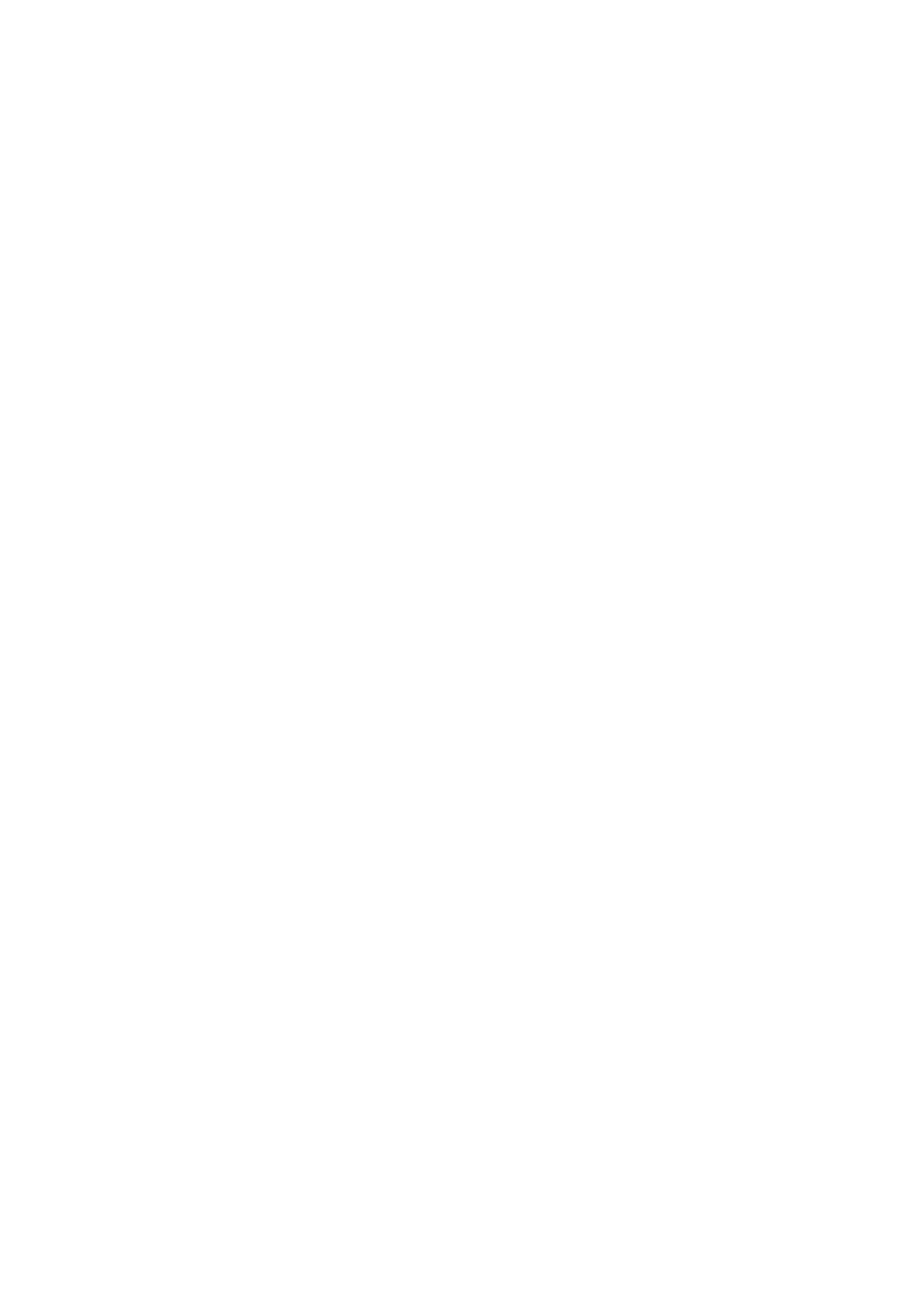

# **Liquor Amendment Regulation 2007 (No 1)**

**Subordinate Law SL2007-17** 

made under the

**Liquor Act 1975** 

| $\overline{\mathbf{1}}$ | <b>Name of regulation</b>                                                                                                                  |
|-------------------------|--------------------------------------------------------------------------------------------------------------------------------------------|
|                         | This regulation is the Liquor Amendment Regulation 2007 (No 1).                                                                            |
| $\overline{2}$          | <b>Commencement</b>                                                                                                                        |
|                         | This regulation commences on the day after its notification day.                                                                           |
|                         | The naming and commencement provisions automatically commence on<br><b>Note</b><br>the notification day (see Legislation Act, $s$ 75 (1)). |
| $\overline{3}$          | <b>Legislation amended</b>                                                                                                                 |
|                         | This regulation amends the <i>Liquor Regulation 1979</i> .                                                                                 |

J2007-229

Authorised by the ACT Parliamentary Counsel—also accessible at www.legislation.act.gov.au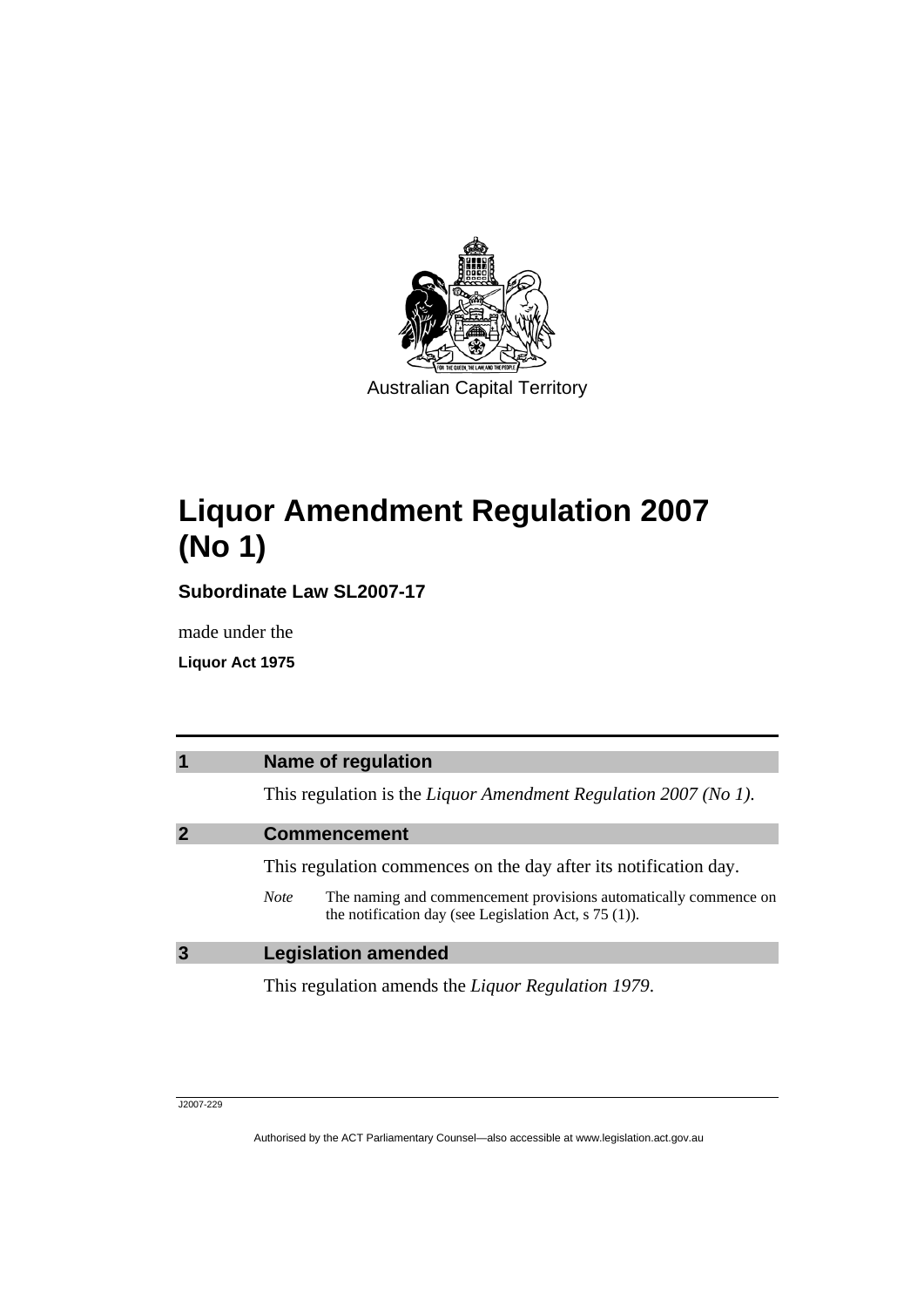#### **4 New section 12A**

*insert* 

## **12A Alcohol-free public places—Act, s 139 (5)—Summernats 2008**

- (1) For the Act, section 139 (5), definition of *prescribed public place*, paragraph (c), the public places mentioned in subsection (2) are declared to be public places to which the Act, section 139 applies during the period—
	- (a) beginning at noon on 2 January 2008; and
	- (b) ending at noon on 7 January 2008.
- (2) For subsection (1), the public places are as follows:
	- (a) the Federal Highway;
	- (b) Antill Street between its intersection with the Federal Highway and the entrance to the Australian Heritage Village;
	- (c) Northbourne Avenue north of the southernmost point of its intersection with Macarthur Avenue and Wakefield Avenue;
	- (d) Flemington Road, Lyneham between its intersection with Northbourne Avenue and the northernmost point of its intersection with Randwick Road, Lyneham;
	- (e) Stirling Avenue, Watson between its intersection with Northbourne Avenue and its intersection with Aspinall Street, Watson;
	- (f) Aspinall Street, Watson;
	- (g) Phillip Avenue between its intersection with Northbourne Avenue and its intersection with Innes Street, Watson;
	- (h) Wells Station Road;

page 2 Liquor Amendment Regulation 2007 (No 1)

SL2007-17